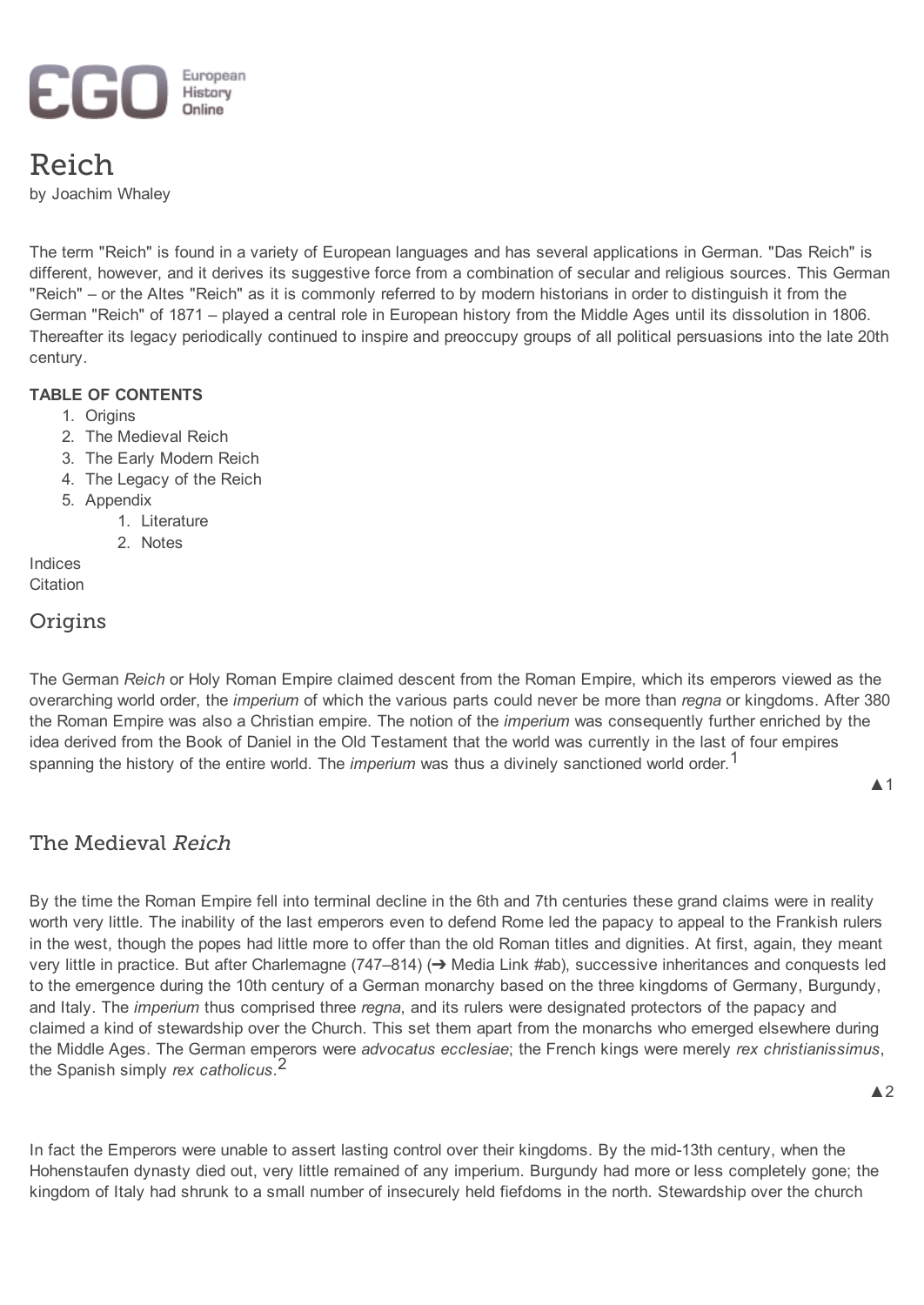was rendered almost meaningless by the perennial disputes that ran between popes and emperors over whose authority took precedence. Did the temporal sword come before the spiritual one, or was it the other way round? Even in the German kingdom, the position of the crown was weakened by the progressive alienation of crown lands as successive emperors tried to raise money or buy supporters in their losing battle to assert themselves in the face of the powerful German dukes and princes. Furthermore, after the end of the Hohenstaufen dynasty, the Imperial succession was more or less continually disputed.<sup>[3](#page-6-3)</sup> At one time there were no less than three rival emperors, none of whom had any real power.

<span id="page-1-3"></span>Nationalist historians in Germany in the 19th and first half of the 20th century believed that the end of what they called the *Kaiserzeit* marked the beginning of six centuries of decline in German history. [4](#page-6-4) No dynasty emerged that was capable of imposing its will on Germany to create a strong and unified state. Then the Reformatio[n](#page-8-3) (➔ Media Link #ac) created the religious division of Germany in the early 16th century. German or Imperial institutions were progressively paralysed and the German lands were subjected to varying forms and degrees of foreign influence. Finally the *Reich* collapsed ignominiously in the last decade of the 18th century and was dissolved in 1806.

Nationalist scholars lamented the failure of the *Reich* in the later Middle Ages to become the kind of strong national state that the 19th century believed was essential for the preservation and promotion of the national interests. In fact, however, something altogether different and more interesting emerged. Gradually an enduring balance of powers between the Emperor and the German estates was established. The term *Kaiser und Reich* came to stand for a mutually dependent relationship and for the system of political compromise to which it gave rise.<sup>[5](#page-6-7)</sup>

<span id="page-1-9"></span>The system was moulded by the crises of the 15th century.<sup>[6](#page-6-5)</sup> Internally, problems of law and order often threatened to plunge the *Reich* into anarchy. Externally, a series of threats – the Hussites in the 1420s and 1430s, the kings of France and the dukes of Burgundy and finally the Turks and the Hungarians from the 1460s – underlined the inability of the German princes to defend their community adequately. Both Sigismund I (1467–1548[\)](#page-8-7) (➔ Media Link #ad) and Frederick III (1415–1493[\)](#page-8-6) (➔ Media Link #ae) were essentially absentee Emperors, more preoccupied with the defence of their own personal lands than with the *Reich*. Meanwhile, however, the gatherings of his vassals gradually evolved into a *Reichstag*, which became the embodiment of the political nation. And the growing sense of solidarity amongst the estates was reinforced by the requests for financial and military assistance that the Habsburg emperors made after 1438. On the one hand their peripheral location in the east of the *Reich* prevented them from ever becoming a national monarchy. On the other hand their enduring attraction as German rulers lay in the fact that they were just powerful enough to shoulder the main part of the burden of defending the *Reich* against both the Turks [\(](#page-8-2)➔ Media Link #af) and the French.

# <span id="page-1-0"></span>The Early Modern Reich

<span id="page-1-11"></span><span id="page-1-10"></span><span id="page-1-2"></span>The new political realities were formalised in constitutional arrangements negotiated during the reign of Maximilian I (1459–1519[\)](#page-8-4) (→ Media Link #ag) after 1493.<sup>[7](#page-6-6)</sup> These represented a compromise between new imperial ambitions and the interests of the German princes. Maximilian devoted much of his life to an attempt to restore the empire to what he believed to be its rightful extent. Having inherited the duchy of Burgundy on the death of Charles the Bold of Burgundy (1433–1477[\)](#page-8-5) (➔ Media Link #ah) in 1477 he was well placed to do so. By the time he became Emperor in 1493 he was well on the way to establishing his position in two sets of hereditary lands. In the southeast he had the traditional Habsburg *Erblande*, with claims to both the Bohemian and Hungarian crowns. In the west his Burgundian inheritance complemented the older Habsburg lands in Alsace, to form an extended block of territories from the Sundgau in the south to the Low Countries in the north. From that position of strength, he planned to vanquish the Turks, to re-establish

<span id="page-1-8"></span>▲4

<span id="page-1-4"></span>▲3

<span id="page-1-6"></span><span id="page-1-5"></span><span id="page-1-1"></span>▲5

<span id="page-1-7"></span>▲6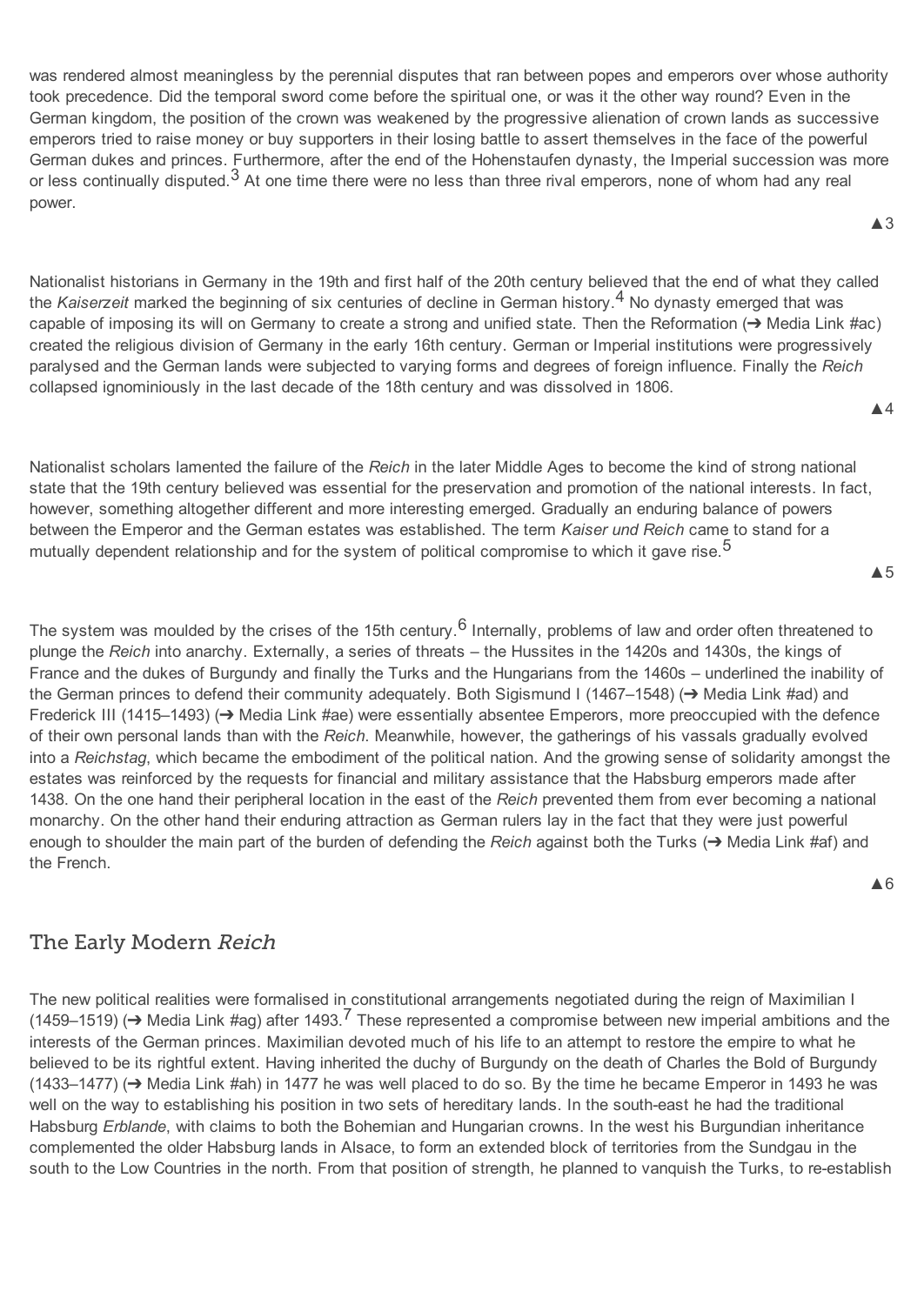the Italian kingdom and gain control over the papacy and Venice, and even to restore the old medieval kingdom of Burgundy starting with the reconquest of Provence. These ambitions involved him in almost continuous wars with France, which wanted parts of Burgundy and also to establish hegemony over northern Italy.

Maximilian depended on Germany for both money and men, which required the consent of the *Reichstag*. In appealing for regular taxes and military levies the emperor was in effect proposing a major constitutional innovation. The German estates countered with a series of proposals designed to curb royal aspirations and safeguard peace and stability within the *Reich*. Neither side got exactly what it wanted. The Emperor failed to enlarge his prerogative powers, in particular the right to levy taxes or to raise a German army. The estates failed to establish a *Reichsregiment* or central governing body of their own, largely independent of the emperor. At the same time the dualist system of *Kaiser und Reich* was reaffirmed and the right to legislate, to tax and to levy armies was tied explicitly to the agreement of that dual entity in the *Reichstag*. Furthermore a perpetual public peace was agreed. In order to regulate it an imperial court of justice (*Reichskammergericht*) was set up and regional *Kreise* were subsequently organised to enforce its judgements.

<span id="page-2-4"></span>The compromises reached in the years 1495 to 1512 created a constitutional framework for the German *Reich* that lasted until it was dissolved in 1806. Its final form was only achieved in the Peace of Westphalia in 164[8](#page-8-8) (➔ Media Link #ai). Yet the foundations were laid around 1500 for what became an enduring *Rechts, Verteidigungs und Friedensordnung* – a system of la[w](#page-8-9) (→ Media Link #aj), defence and peace in central Europe. It ensured the survival of the hundreds of small German territories, most of which would have been incapable of survival as independent units in the competitive world of the European powers. It both provided these territories with protection from external threat and served to prevent conflict between them. It was thus predicated on the principle of non-aggression and collective selfdefence. Finally, as a *Rechtsordnung*, the Empire developed mechanisms to secure the rights both of rulers and, more [e](#page-9-0)xtraordinarily, of subject against ruler. Its judicial institutions contributed to the evolution of a legal culture (→ Media Link #ak) unprecedented elsewhere in Europe.<sup>[8](#page-6-10)</sup>

<span id="page-2-1"></span>The early modern *Reich* was unique as a system characterised by collective-corporate representative and decisionmaking mechanisms. From the *Reichstag* down to the *Kreise*, decisions were made collectively. Where the older nationalist tradition saw a hopelessly archaic system that rarely made decisions at all, modern research has revealed a system in which consensus was regarded as the highest good.<sup>[9](#page-6-9)</sup> Decisions were generally reached painfully slowly, because all the estates had a voice, and often decisions were never reached at all, since the agreement of all was a precondition for a binding resolution. [10](#page-6-8)

<span id="page-2-3"></span>▲10

<span id="page-2-6"></span>▲9

<span id="page-2-2"></span>Of course the *Reich*'s activities were not always very effective. 16th-century attempts to regulate currency, for example, or even to create a single currency failed completely. Yet the solidarity of the German estates survived the religious divisions of the Reformation. Indeed the experience of dealing with the problems thrown up by the religious issue strengthened their attachment to the *Reich*. There were, of course, also periods in which the system broke down, notably during the Thirty Years War. But in that experience Germany is perhaps not unlike France, the Netherlands and England. For three centuries after 1500, the *Reich* both preserved the variety of the German estates and maintained their collective solidarity.

▲11

<span id="page-2-0"></span>As a term denoting a functioning political system, *Reich* came to mean the German *Reich* only. Yet the word retained a variety of other meanings into the 18th century. [11](#page-6-11) The Emperors still claimed the status of *advocatus ecclesiae*. For many Catholics, *Reich* stood for a universal, Christian world order, for which emperor and pope held joint responsibility. Obviously the Reformation and the internal division of Christendom weakened that claim. Protestant commentators increasingly argued that the *Reich* did not in fact have any Roman origins at all and claimed that it was a purely

#### ▲7

<span id="page-2-5"></span>▲8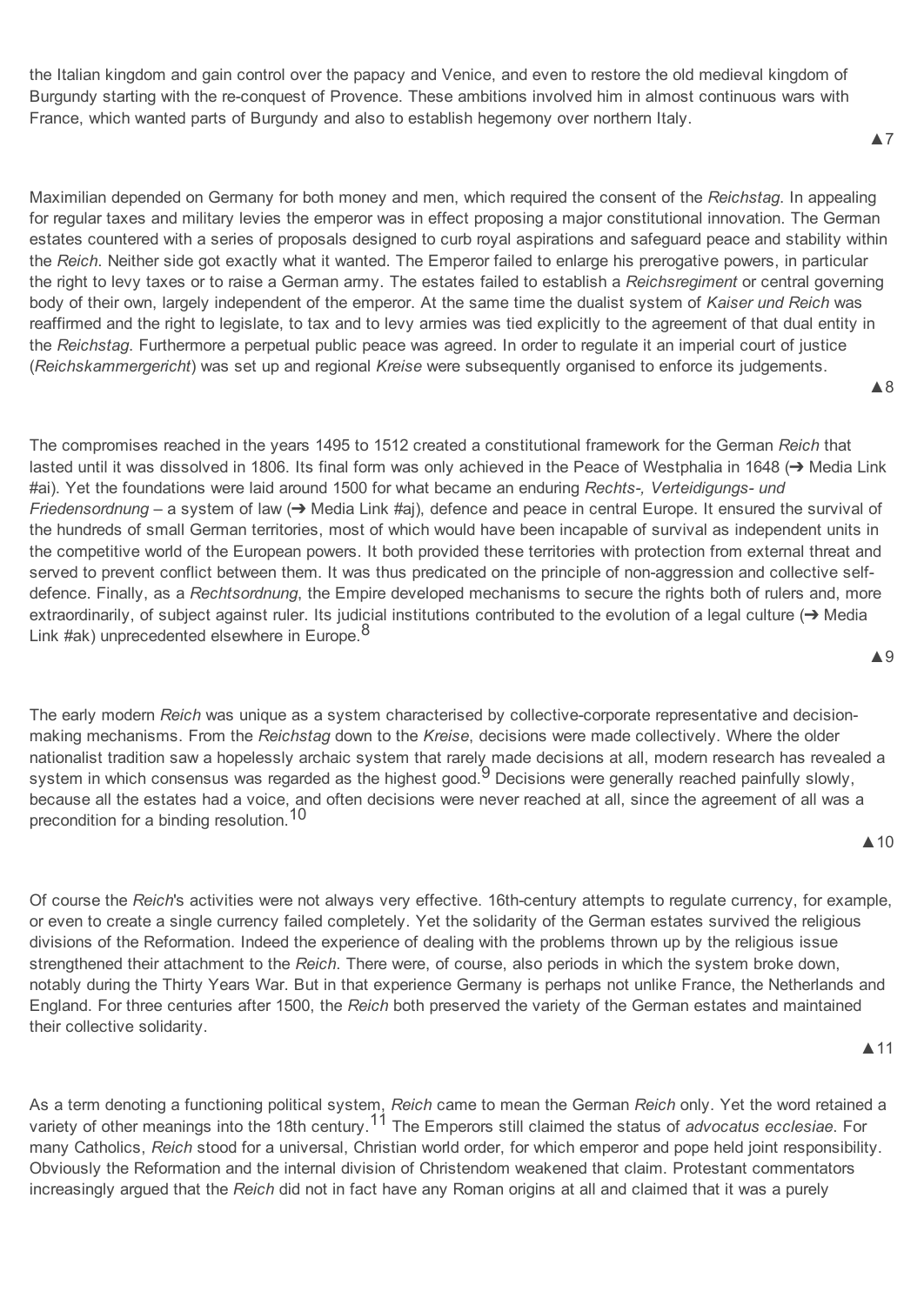German, though Christian empire because the Germans had proved themselves the only worthy defenders of the faith. By the 18th century the question of origins was less important than the consensus among both Protestant and Catholic commentators that the *Reich* was a federation of princes. This polity was commonly referred to simply as "das Reich" or "Deutsches Reich", or even simply "Deutschland". However, some theorists still maintained that the extended *Reich* of the 12th and 13th centuries continued to exist as a network of feudal ties that gave the emperor continuing overlordship over northern Italy, Savoy, Burgundy, Lorraine and Bohemia. Finally, in daily usage, *Reich* could refer specifically to the south west of Germany and Franconia, the areas where the medieval emperors had their crown lands. Even in the 18th century Prussians, Saxons or even Austrians spoke about travelling "into the Reich" when they went to those parts.<sup>[12](#page-6-13)</sup>

<span id="page-3-4"></span>But the German *Reich* and its system formed the core. It was not a state in the modern understanding of that term; indeed it lacked many of the key attributes of a state, such as a central government or even a capital city. Nevertheless it was this system to which the suffix "deutscher Nation" came to be attached during the formative period around 1500: informally at first, but then formally incorporated in the title of the *Reich* in 1512. [13](#page-6-17)

<span id="page-3-6"></span>▲13

▲12

# <span id="page-3-0"></span>The Legacy of the Reich

The Holy Roman Empire was destroyed in 1806 and no serious attempt was ever made to revive it. Yet, to this day, many commentators persist in imputing lines of continuity between the first *Reich* and the (second) *Kaiserreich* and the Third *Reich*. Such claims were indeed often made by disgruntled nationalist groups who aspired at various times to return Germany to the greatness they imagined it had enjoyed under the Hohenstaufen. Romantic conservatives and nationalists in the early 19th century, *grossdeutsch* propagandists in German and Austria in the late 19th century, advocates of an *Anschluss* between Germany and Austria after 1918, and historians convinced of the renewed relevance of the *Reichsidee* after 1933, all invoked the first *Reich*, especially its Hohenstaufen era [\(](#page-9-5)➔ Media Link #an), to justify their claims for the present and hopes for the future.

<span id="page-3-7"></span><span id="page-3-3"></span>▲14

<span id="page-3-12"></span><span id="page-3-8"></span><span id="page-3-1"></span>Until very recently historians have overlooked the extent to which the early modern *Reich* continued to play a role in the thinking of many Germans for several generations after 1806. This was undoubtedly a period characterised by a fascination with medieval ruins and by an interest in both Catholic and Protestant ideas of restoring the "wholeness" of Christianity, as it has allegedly existed in the Middle Ages (➔ Media Link #ao). Yet the notion that the early modern Reich disappeared without notice was a later nationalist myth.<sup>[14](#page-6-15)</sup> In reality much of the discussion about the future of Germany revolved around arguments about how to restore the Old *Reich* of the 18th century while at the same time recognising the permanence of the geographical changes wrought since 1804 by French wars [\(](#page-9-2)→ Media Link #ap) and by Napoleon [\(](#page-9-3)1769–1821) (→ Media Link #aq).<sup>[15](#page-6-14)</sup> After 1815, liberal critics of the new German Confederation lamented the fact that it did not have a supreme court, like the *Reichskammergericht* and the *Reichshofrat*, which guaranteed the rights and liberties of subjects against the tyrannical will of their rulers.<sup>[16](#page-6-12)</sup> The sense of belonging to a wider German nation, including Austria, based on the principles that developed in the *Reich* from the 15th to the early 19th century, remained present in the various choral and gymnastics societies that played such a central role in the national movement after 181[5](#page-9-4) (➔ Media Link #ar). It was also evident on such occasions as the commemoration of the centenary of Friedrich Schiller's [\(](#page-10-1)[17](#page-6-16)59–1805) (→ Media Link #as) birth in 1859 (→ Media Link #at). <sup>17</sup>

<span id="page-3-14"></span><span id="page-3-10"></span><span id="page-3-5"></span><span id="page-3-2"></span>▲15

<span id="page-3-15"></span><span id="page-3-13"></span><span id="page-3-11"></span><span id="page-3-9"></span>There was no real continuity between the first and the second and third *Reich*. The second *Reich* never referred to itself as such: formally, it was the *Deutsches Reich* and neither its title nor its official propaganda made reference to the first *Reich*. Indeed Otto von Bismarck (1815–1898[\)](#page-10-2) (➔ Media Link #au) explicitly said that the PrussianGerman *Reich* had nothing to do with the Holy Roman Empire. Despite this elements of the old thinking about the *Reich* survived and Wilhelm II (1859–1941[\)](#page-10-0) (→ Media Link #av) and his circle liked to invoke the medieval Hohenstaufen period as an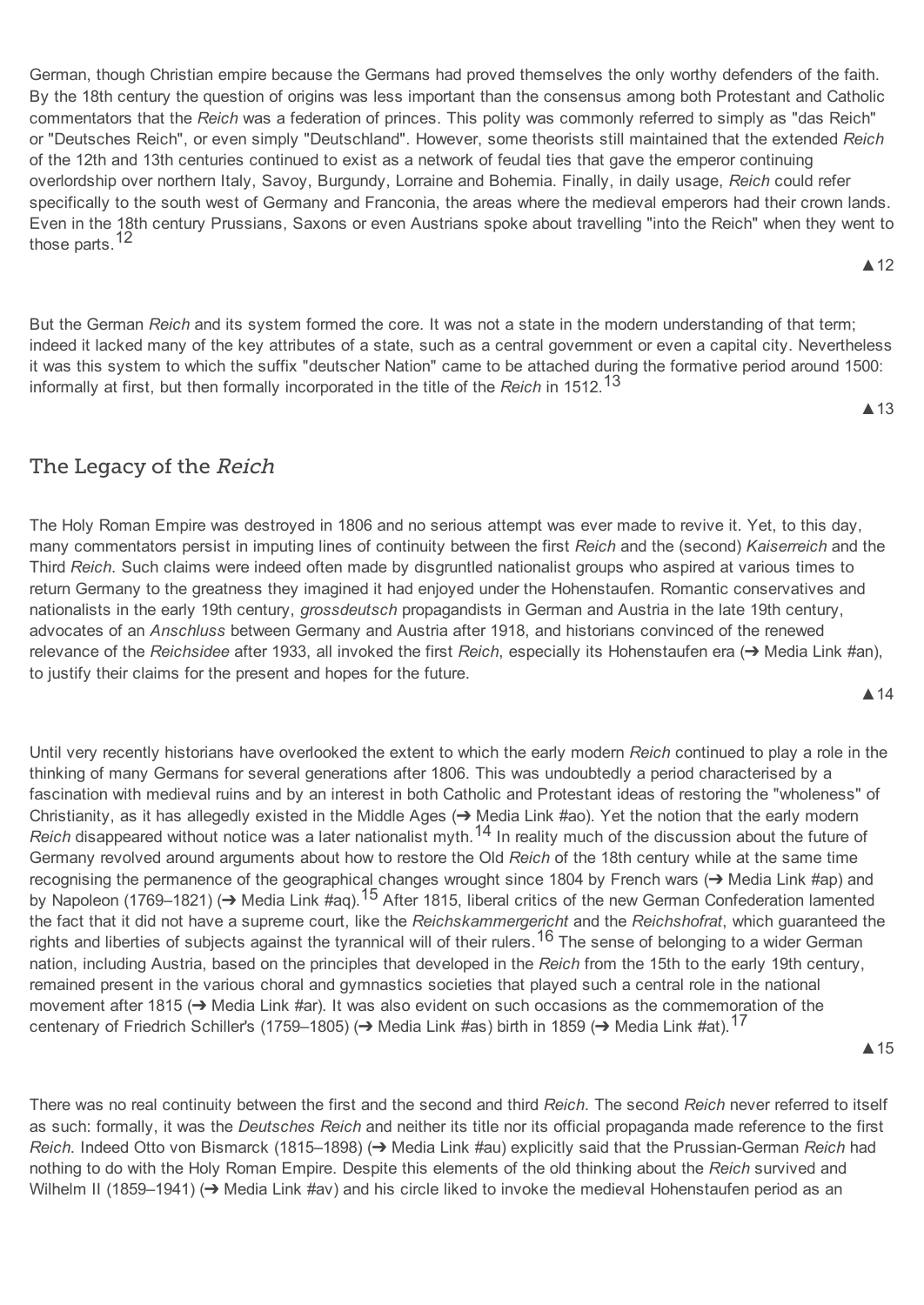<span id="page-4-7"></span>antecedent of the present. Yet these historical "memories" were essentially myths and they were increasingly mixed with new notions of empire derived from the British and French colonial experience [\(](#page-10-4)→ Media Link #aw) and ideas of *Weltmachtpolitik* that proliferated from the [18](#page-6-19)90s (→ Media Link #ax). <sup>18</sup>

The 1920s, in which the Weimar Republic retained the formal title of *Deutsches Reich*, saw periodic waves of interest in an *Anschluss* between the German and Austrian republics (➔ Media Link #ay). In the debates about this proposition references abounded to *Grossdeutschland* and to the Old *Reich* in which that had last been a reality.

<span id="page-4-8"></span><span id="page-4-5"></span><span id="page-4-4"></span>Adolf Hitler (1889–1945[\)](#page-10-5) (➔ Media Link #az) and the National Socialist regime aimed to transform the *Deutsches Reich* into a *Germanisches Reich*. [19](#page-6-18) Yet despite the eclectic references to the German past made by Hitler and his colleagues, his main inspiration seems to have been the Roman Empire. [20](#page-6-21) Indeed, Hitler had nothing but contempt for the Holy Roman Empire and not much more respect for the *Kaiserreich* and its political leaders. In 1939 he even tried to ban the use of the term "Third Reich" to prevent the comparisons that some liked to make with the first and second *Reich*. [21](#page-6-20) It is true that after the outbreak of war the regime began to encourage the propagation of views that proclaimed that Hitler was about to turn the *Reichsidee* into practice and to secure the future of the German people. Yet this was perhaps testimony to the regime's cynical pragmatism rather than to any genuine conversion. Neither the racial (→ Media Link #b0) nor the spatia[l](#page-10-3) (→ Media Link #b1) dimensions of the Nazi Holy Roman Empire of the Germanic Nation bore any relation to the reality and ideals of the former Holy Roman Empire of the German Nation.

<span id="page-4-11"></span>After 1945 the very word "*Reich*" fell victim to the turn away from the past. There was no possibility of even restoring the frontiers of 1937 let alone any form of *Reich*. The *Deutsches Reich* of the past, in all of its varied manifestations, became a central theme of the *Sonderweg* theory, used by historians up to the 1980s to explain the alleged peculiarity and particularity of German history which led German society to embrace dreams of world domination and to execute the Holocaust. ▲19

Despite intensive academic research since 1945 into the history of the medieval and early Holy Roman Empire, the *Reich* now lost the relevance for contemporary society that had been evident before then. Events such as the Hohenstaufen exhibitions of 1977 and 2010 attracted large visitor numbers, as did the medieval section of the Holy Roman Empire exhibition at Magdeburg in 2006. It is notable, however, that this apparent popular enthusiasm for medieval history was not matched by a similar interest in the early modern history of the *Reich*. The efforts of some historians to emphasise that it might be seen as a precursor to a united Europe and the growing academic consensus of the modernity of many aspects of the legal and political culture of the early modern *Reich* have made little impact outside the scholarly realm. It seems that the old historical master narratives of decline have remained remarkably persistent into the 21st century.

Joachim Whaley, Cambridge

# <span id="page-4-1"></span>Appendix

<span id="page-4-0"></span>Literature

Aretin, Karl Otmar Freiherr von: Das Alte Reich 1648–1806, Stuttgart 1993–1997, vol. 1–3.

<span id="page-4-10"></span>▲18

# ▲20

### <span id="page-4-6"></span><span id="page-4-3"></span>▲16

<span id="page-4-9"></span><span id="page-4-2"></span>▲17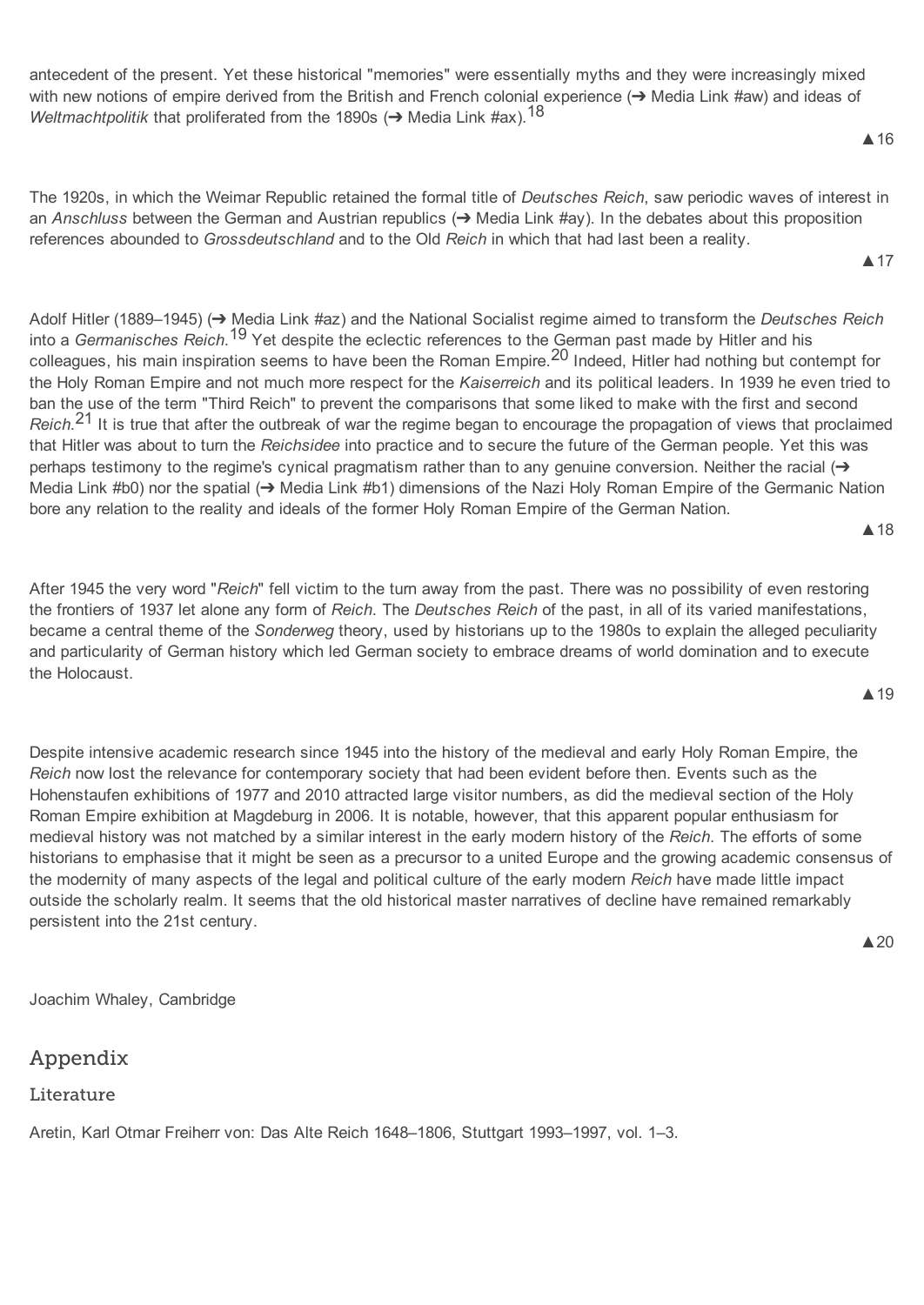Aubin, Hermann: Volk und Reich der Deutschen bis zum Ende des Ersten Reiches, in: Walter Erbe et al. (ed.): Was bedeuten uns heute Volk, Nation, Reich?, Stuttgart 1988, pp. 66–90 (Schriftenreihe der Friedrich Naumann-Stiftung zur Politik und Zeitgeschichte Nr. 3).

Becker, Eva D.: Schiller in Deutschland 1781–1970, Frankfurt am Main et al. 1979.

Burgdorf, Wolfgang: Ein Weltbild verliert seine Welt: Der Untergang des Alten Reiches und die Generation 1806, Munich 2006.

Demandt, Alexander: Klassik als Klischee: Hitler und die Antike, in: Historische Zeitschrift 274 (2002), pp. 281–313.

Düding, Dieter: Organisierter gesellschaftlicher Nationalismus in Deutschland (1808–1847): Bedeutung und Funktion der Turner- und Sängervereine für die deutsche Nationalbewegung, Munich 1984.

Faulenbach, Bernd: Ideologie des deutschen Weges: Die deutsche Geschichte in der Historiographie zwischen Kaiserrreich und Nationalsozialismus, Munich 1980.

Fehrenbach, Elisabeth: Wandlungen des deutschen Kaisergedankens (1871–1918), Munich et al. 1969.

Hahn, Hans-Werner: Der Deutsche Bund: Zukunftslose Vorstufe des kleindeutschen Nationalstaats oder entwicklungsfähige föderative Alternative?, in: Hans-Jürgen Becker (ed.), Zusammengesetzte Staatlichkeit in der Europäischen Verfassungsgeschichte, Berlin 2006, pp. 41–69.

Hahn, Hans-Werner: Vom Alten Reich zum Deutschen Bund. 1806 und die Suche nach einer politischen Neuordnung Deutschlands, in: Michael North (ed.), Das Ende des Alten Reiches im Ostseeraum: Wahrnehmungen und Transformationen, Cologne 2008, pp. 328–346.

Klenke, Dietmar: Der singende "deutsche Mann": Gesangvereine und deutsches Nationalbewusstsein von Napoleon bis Hitler, Münster 1998.

Kroll, Frank-Lothar: Die Reichsidee im Nationalsozialismus, in: Franz Bosbach et al (ed.), Imperium / Empire / Reich: Ein Konzept politischer Herrschaft im deutsch-britischen Vergleich, Munich 1999, pp. 179–196.

Langewiesche, Dieter: Das Alte Reich nach seinem Ende: Die Reichsidee in der deutschen Politik des 19. und frühen 20. Jahrhunderts: Versuch einer nationalgeschichtlichen Neubewertung in welthistorischer Perspektive, in: idem (ed.), Reich, Nation, Föderation: Deutschland und Europa, Munich 2008, pp. 211–234.

Langewiesche, Dieter: Kulturelle Nationsbildung im Deutschland des 19. Jahrhunderts, in: idem (ed.), Nation, Nationalismus und Nationalstaat in Deutschland und Europa, Munich 2000, pp. 82–102.

Langewiesche, Dieter: "für Volk und Vaterland kräftig zu wirken...": Zur politischen und gesellschaftlichen Rolle der Turner zwischen 1811 und 1871, in: idem (ed.), Nation, Nationalismus und Nationalstaat in Deutschland und Europa, Munich 2000, pp. 103–132.

Langewiesche, Dieter: Die schwäbische Sängerbegewung in der Gesellschaft des 19. Jahrhunderts: Ein Beitrag zur kulturellen Nationsbildung, in: idem (ed.), Nation, Nationalismus und Nationalstaat in Deutschland und Europa, Munich 2000, pp. 132–169.

Moraw, Peter et al.: Reich, in: Geschichtliche Grundbegriffe, vol. 5, Stuttgart 1984, pp. 423–508.

Neuhaus, Helmut: Das Reich in der Frühen Neuzeit, Munich 1997.

Noltenius, Rainer: Schiller als Führer und Heiland: Das Schillerfest 1859 als nationaler Traum der Geburt des zweiten Kaiserreichs, in: Düding, Dieter (ed.): Öffentliche Festkultur: Politische Feste in Deutschland von der Aufklärung bis zum Ersten Weltkrieg, Reinbek bei Hamburg 1988, pp. 237–258.

Nonn, Ulrich: Heiliges Römisches Reich deutscher Nation, in: Zeitschrift für historische Forschung 9 (1982), pp. 129– 142.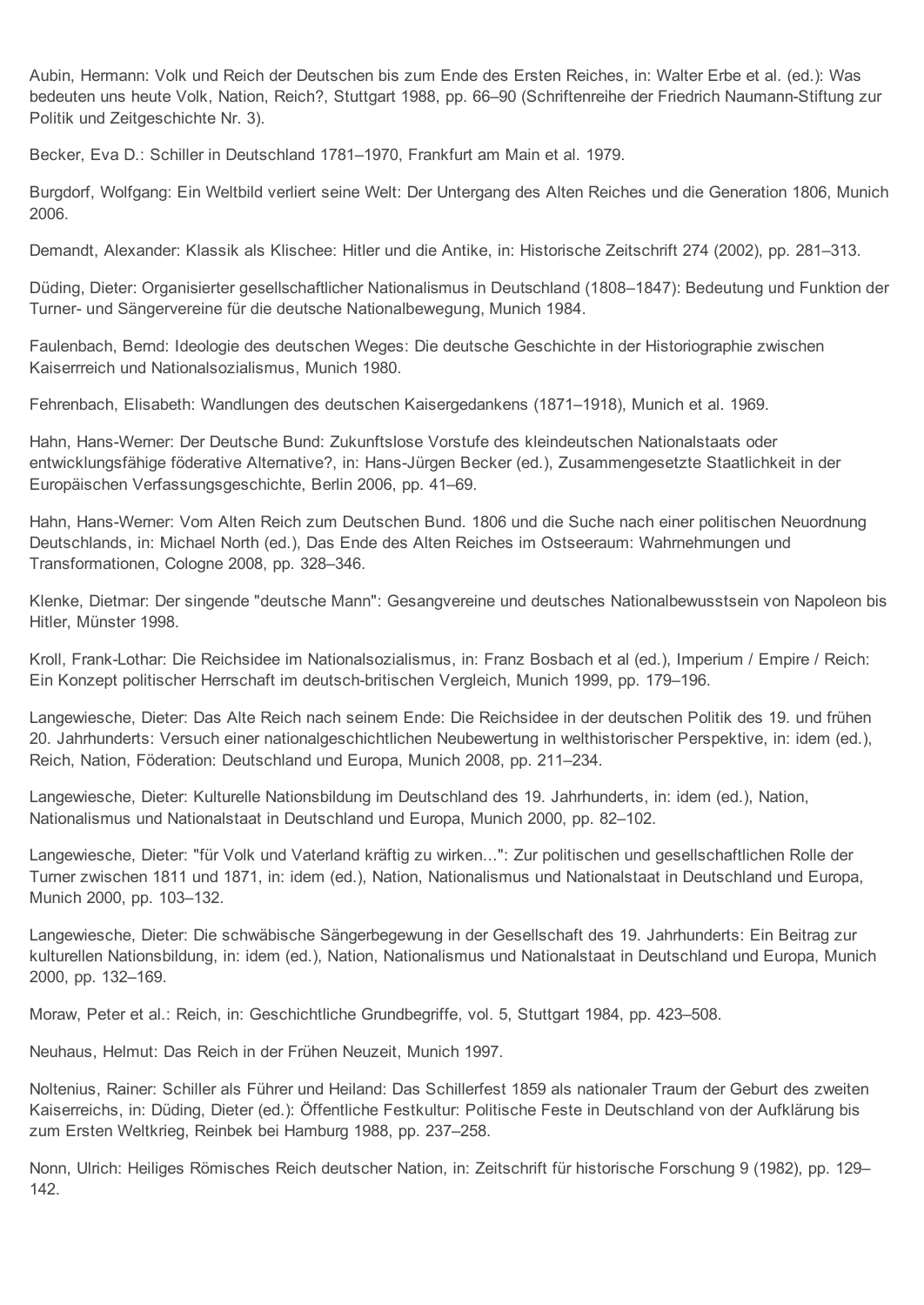Schmidt, Georg: Freiheit versus Fürstensouveränität: Das Alte Reich und die Anfänge des Deutschen Bundes, in: Ulman Weiß et al. (ed.), Historische Korrespondenzen: Festschrift für Dieter Stievermann zum 65. Geburtstag, Hamburg 2013, pp. 387–405.

Schmidt, Georg: Geschichte des Alten Reiches. Staat und Nation in der Frühen Neuzeit 1495–1806, Munich 1999.

Schreiner, Klaus: Führertum, Rasse, Reich: Wissenschaft von der Geschichte nach der nationalsozialistischen Machtergreifung, in: Peter Lundgreen (ed.), Wissenschaft im Dritten Reich, Frankfurt am Main 1985, pp. 163–252.

Schubert, Ernst: Einführung in die Grundprobleme der deutschen Geschichte im Spätmittelalter, Darmstadt 1992.

Tiedemann, Helmut: Der deutsche Kaisergedanke vor und nach dem Wiener Kongress, Breslau 1932.

Whaley, Joachim: Federal Habits: The Holy Roman Empire and the Continuity of German Federalism, in: Maiken Umbach (ed.) German Federalism: Past, Present and Future, Houndmills 2002, pp. 15–41.

Whaley, Joachim: Germany and the Holy Roman Empire, Oxford 2012, vol. 1: Maximilian I to the Peace of Westphalia: 1493–1648.

Whaley, Joachim: Germany and the Holy Roman Empire, Oxford 2012, vol. 2: From the Peace of Westphalia to the Dissolution of the Reich: 1648–1806.

Wolgast, Eike: Die Sicht des Alten Reiches bei Treitschke und Erdmannsdörffer, in: Matthias Schnettger (ed.): Imperium Romanum – Irregulare Corpus – Teutscher Reichsstaat: Das Alte Reich im Verständnis der Zeitgenossen und der Historiographie, Mainz 2002, pp. 169–88 (Veröffentlichungen des Instituts für Europäische Geschichte Mainz, Abteilung für Universalgeschichte, Beiheft 57).

#### <span id="page-6-0"></span>**Notes**

- <span id="page-6-2"></span>1. [^](#page-0-2) Moraw, Reich 1984, pp. 428–430.
- <span id="page-6-1"></span>2. [^](#page-0-3) Aubin, Volk 1988, p. 78.
- <span id="page-6-3"></span>3. [^](#page-1-3) Schubert, Einführung 1992, p. 221.
- <span id="page-6-4"></span>4. [^](#page-1-4) Wolgast, Sicht 2002, pp. 173–180, pp. 183–187; Faulenbach, Ideologie 1980, pp. 38–40.
- <span id="page-6-7"></span>5. [^](#page-1-5) Schmidt, Geschichte 1999, pp. 40–44.
- <span id="page-6-5"></span>6. [^](#page-1-1) Moraw, Reich 1984, pp. 446–456.
- <span id="page-6-6"></span>7. [^](#page-1-2) Schmidt, Geschichte 1999, pp. 33–40.
- <span id="page-6-10"></span>8. [^](#page-2-1) Neuhaus, Reich 1997, pp. 1–5.
- <span id="page-6-9"></span>9. ibidem, pp. 57–58.  $\wedge$
- <span id="page-6-8"></span>10. <sup>[^](#page-2-2)</sup> In the light of contemporary experiences in the European Union, such procedures seem far from unusual, and even positive. Indeed some have even seen the Holy Roman Empire as a kind of precursor of a united Europe. Cf. Whaley, Federal Habits 2002, pp. 25, 34.
- <span id="page-6-11"></span>11. [^](#page-2-0) Aretin, Altes Reich 1993–1997, vol. 1, pp. 38–41.
- <span id="page-6-13"></span>12. [^](#page-3-4) Schmidt, Geschichte 1999, p. 10.
- <span id="page-6-17"></span>13. [^](#page-3-6) Nonn, Reich 1982.
- <span id="page-6-15"></span>14. [^](#page-3-3) Burgdorf, Weltbild 2006, pp. 154–155.
- <span id="page-6-14"></span>15. [^](#page-3-1) Tiedemann, Kaisergedanke 1932, pp. 23–86; Hahn, Vom Alten Reich 2008.
- <span id="page-6-12"></span>16. [^](#page-3-5) Hahn, Bund 2006; Schmidt, Freiheit 2013.
- <span id="page-6-16"></span>17. [^](#page-3-2) Langewiesche, Nationsbildung 2000, pp. 86–87; Noltenius, Schiller 1988; Becker, Schiller 1979, pp. 50–72. On the significance of the choral and gymnastics societies for 19th-century German nationalism, see Düding, Nationalismus 1984; Klenke, Gesangvereine 1998, pp. 1–131; Langewiesche, Sängerbewegung 2000; Langewiesche, Turner 2000.
- <span id="page-6-19"></span>18. [^](#page-4-3) Langewiesche, Altes Reich 2008, pp. 225–229; Fehrenbach, Wandlungen 1969.
- <span id="page-6-18"></span>19. [^](#page-4-5) Kroll, Reichsidee 1999.
- <span id="page-6-21"></span>20. [^](#page-4-2) Demandt, Klassik 2002.
- <span id="page-6-20"></span>21. [^](#page-4-4) Schreiner, Führertum 1985, p. 202.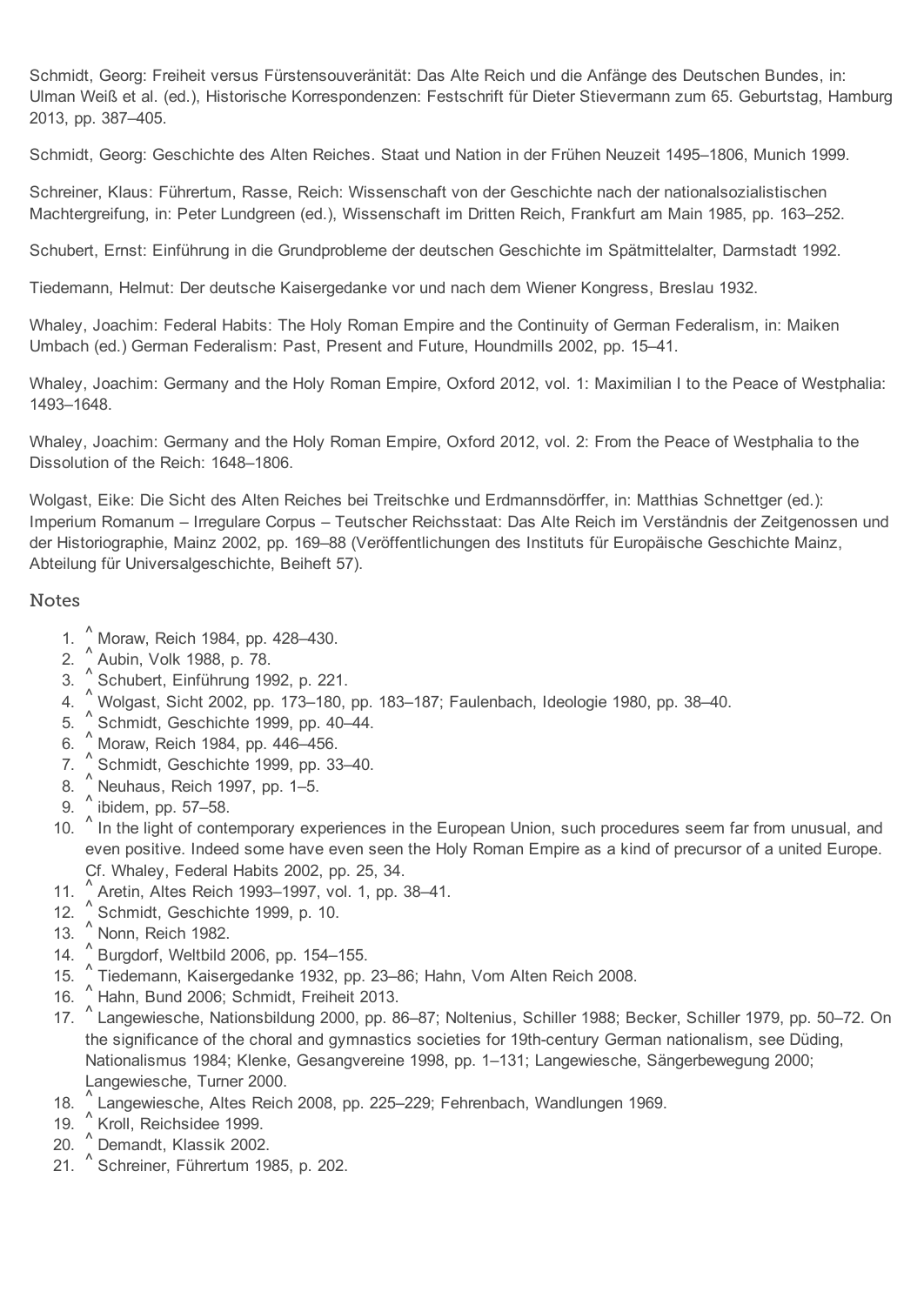This text is licensed under: CC by-nc-nd 3.0 Germany - Attribution, Noncommercial, No Derivative Works

Editor: Andreas Gestrich Copy Editor: Claudia Falk

Eingeordnet unter: [Crossroads](http://ieg-ego.eu/de/threads/crossroads) › [Politische](http://ieg-ego.eu/de/threads/crossroads/politische-raeume) Räume\* › Politische [Raumvorstellungen\\*](http://ieg-ego.eu/de/threads/crossroads/politische-raeume/politische-raumvorstellungen) › Reich [Crossroads](http://ieg-ego.eu/en/threads/crossroads) › Political [Spaces\\*](http://ieg-ego.eu/en/threads/crossroads/political-spaces) › Political Ideas of [Regional](http://ieg-ego.eu/en/threads/crossroads/political-spaces/political-ideas-of-regional-order) Order\* › Reich

<span id="page-7-0"></span>Indices

DDC: [320](http://ieg-ego.eu/search?DDC=320&portal_type=Document&Title=freigabe) , [943](http://ieg-ego.eu/search?DDC=943&portal_type=Document&Title=freigabe)

Locations

```
Alsace DNB [4] (http://d-nb.info/gnd/4014500-1)
Austria DNB [2] (http://d-nb.info/gnd/4043271-3)
Bohemia DNB \mathbb{F} (http://d-nb.info/gnd/4007467-5)
Burgundy DNB \mathbb{E} (http://d-nb.info/gnd/4129468-3)
England DNB \mathbb{E}^{\bullet} (http://d-nb.info/gnd/4014770-8)
France DNB \square<sup>2</sup> (http://d-nb.info/gnd/4018145-5)
Franken DNB \mathbb{E} (http://d-nb.info/gnd/4018093-1)
German Empire (1871-1945) DNB [ (http://d-nb.info/gnd/2008993-4)
Germany DNB E (http://d-nb.info/gnd/4011882-4)
Holy Roman Empire (-1806) DNB [* (http://d-nb.info/gnd/2035457-5)
Hungary DNB \mathbb{E} (http://d-nb.info/gnd/4078541-5)
Italy DNB \mathbb{E} (http://d-nb.info/gnd/4027833-5)
Lorraine DNB [fttp://d-nb.info/gnd/4036377-6)
Magdeburg DNB [4] (http://d-nb.info/gnd/4036934-1)
Netherlands DNB (http://d-nb.info/gnd/4042203-3)
Ottoman Empire DNB [Statist] (http://d-nb.info/gnd/4075720-1)
Provence DNB F (http://d-nb.info/gnd/4047564-5)
Prussia DNB (http://d-nb.info/gnd/4047194-9)
Roman Empire DNB [4] (http://d-nb.info/gnd/4076778-4)
Roman Republic DNB [4] (http://d-nb.info/gnd/812975-7)
Savoy DNB \mathbb{L}<sup>-</sup> (http://d-nb.info/gnd/4051850-4)
Saxony DNB \mathbb{L}^{\bullet} (http://d-nb.info/gnd/4051176-5)
Spain DNB [fttp://d-nb.info/gnd/4055964-6)
Sundgau DNB [ (http://d-nb.info/gnd/4058621-2)
Venice DNB \mathbb{L}^{\bullet} (http://d-nb.info/gnd/4062501-1)
West Germany (1949-1990) DNB [ (http://d-nb.info/gnd/4011889-7)
```
Citation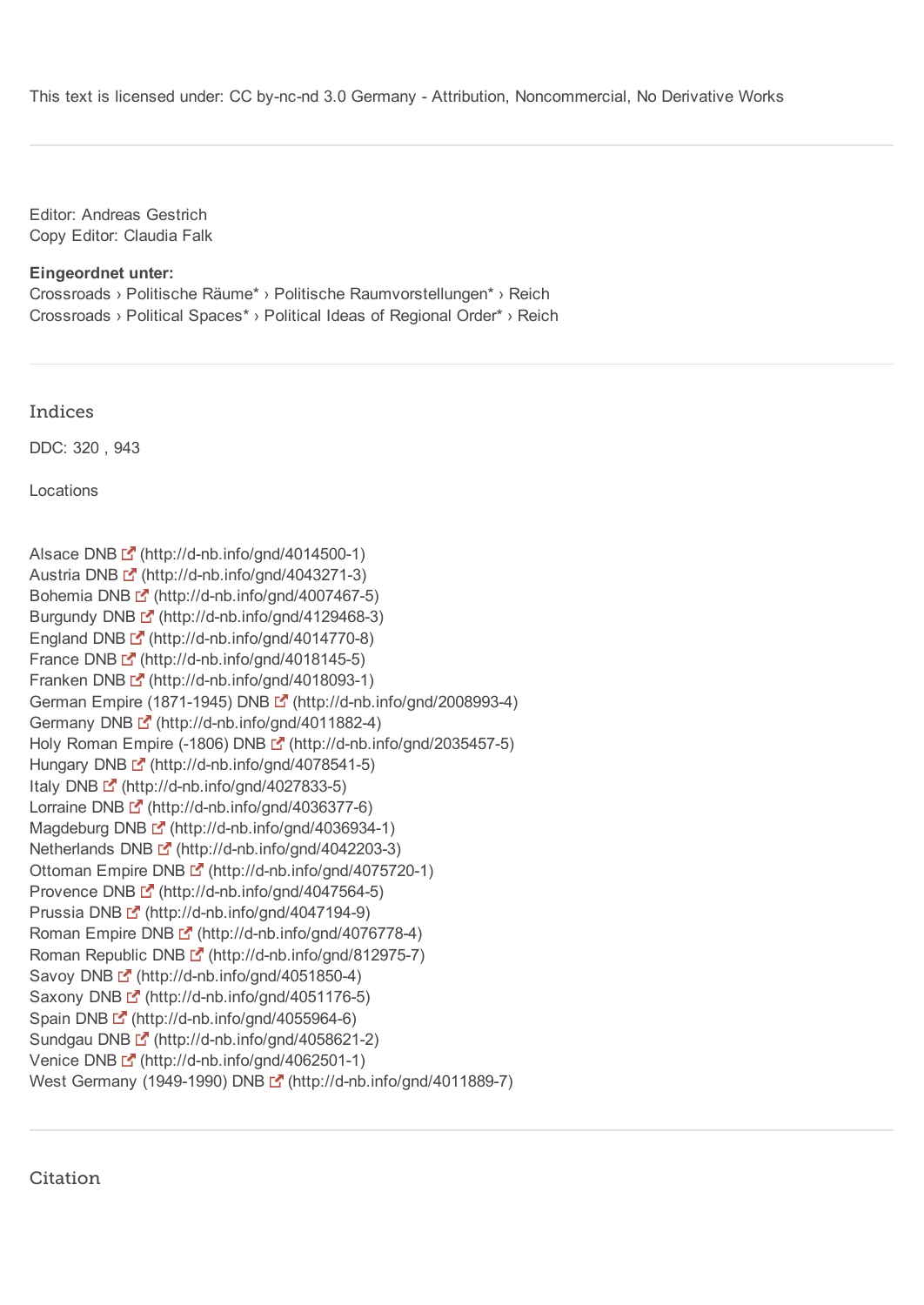<span id="page-8-0"></span>Whaley, Joachim: Reich, in: European History Online (EGO), published by the Leibniz Institute of European History (IEG), Mainz 2015-05-11. URL: http://www.ieg-ego.eu/whaleyj-2015-en URN: urn:nbn:de:0159-2015050522 [YYYY-MM-DD].

When quoting this article please add the date of your last retrieval in brackets after the url. When quoting a certain passage from the article please also insert the corresponding number(s), for example 2 or 14.

Export citation from: HeBIS Online Catalogue L<sup>T</sup> (http://cbsopac.rz.uni-frankfurt.de/DB=2.1/PPNSET?PPN=358839424) WorldCat  $\mathbb{Z}$  [\(http://www.worldcat.org/oclc/908686077\)](http://www.worldcat.org/oclc/908686077)

#### [Link](#page-0-4) #ab

<span id="page-8-1"></span>Charlemagne (747–814) VIAF  $\mathbb{Z}$  [\(http://viaf.org/viaf/57406729\)](http://viaf.org/viaf/57406729) DNB  $\mathbb{Z}$  (http://d-nb.info/gnd/118560034) ADB/NDB [ (http://www.deutsche-biographie.de/pnd118560034.html)

#### [Link](#page-1-8) #ac

<span id="page-8-3"></span>• Wittenberg Reformation (http://www.ieg-ego.eu/en/threads/european-media/european-media-events/marcelnieden-the-wittenberg-reformation-as-a-media-event)

#### [Link](#page-1-6) #ad

<span id="page-8-7"></span>Sigismund I. of Poland (1467–1548) VIAF  $\mathbb{Z}$  [\(http://viaf.org/viaf/18018610\)](http://viaf.org/viaf/18018610) DNB  $\mathbb{Z}$  (http://d-nb.info/gnd/118797158[\)](http://d-nb.info/gnd/118797158) ADB/NDB [ (http://www.deutsche-biographie.de/pnd118797158.html)

#### [Link](#page-1-9) #ae

<span id="page-8-6"></span>Emperor Frederick III (1415–1493) VIAF  $\mathbb{F}$  [\(http://viaf.org/viaf/54312318\)](http://viaf.org/viaf/54312318) DNB  $\mathbb{F}$  (http://d-nb.info/gnd/118535773[\)](http://d-nb.info/gnd/118535773) ADB/NDB [ (http://www.deutsche-biographie.de/pnd118535773.html)

#### [Link](#page-1-7) #af

<span id="page-8-2"></span>• Ottoman History of South-East Europe (http://www.ieg-ego.eu/en/threads/models-and-stereotypes/from-theturkish-menace-to-orientalism/markus-koller-ottoman-history-of-south-east-europe)

#### [Link](#page-1-11) #ag

<span id="page-8-4"></span>Emperor Maximilian I (1459–1519) VIAF  $\mathbb{Z}$  [\(http://viaf.org/viaf/293727145\)](http://viaf.org/viaf/293727145) DNB  $\mathbb{Z}$  (http://dnb.info/gnd/118579371) ADB/NDB [ (http://www.deutsche-biographie.de/pnd118579371.html)

#### [Link](#page-1-10) #ah

<span id="page-8-5"></span>• Charles the Bold of Burgundy (1433–1477) VIAF [\(http://viaf.org/viaf/84075206\)](http://viaf.org/viaf/84075206) DNB [₹ (http://d-nb.info/gnd/118560026[\)](http://d-nb.info/gnd/118560026) ADB/NDB [fttp://www.deutsche-biographie.de/pnd118560026.html)

#### [Link](#page-2-5) #ai

<span id="page-8-8"></span>

(http://www.ieg-ego.eu/de/mediainfo/bartholomeus-van-der-helst-161320131670-banquetat-the-crossbowmens-guild-in-celebration-of-the-treaty-of-muenster-1648) Bartholomeus van der Helst (1613–1670), Banquet at the Crossbowmen's Guild in Celebration of the Treaty of Münster, 1648

#### [Link](#page-2-4) #aj

<span id="page-8-9"></span>• Law (http://www.ieg-ego.eu/en/threads/backgrounds/law/martin-otto-law)

# [Link](#page-2-6) #ak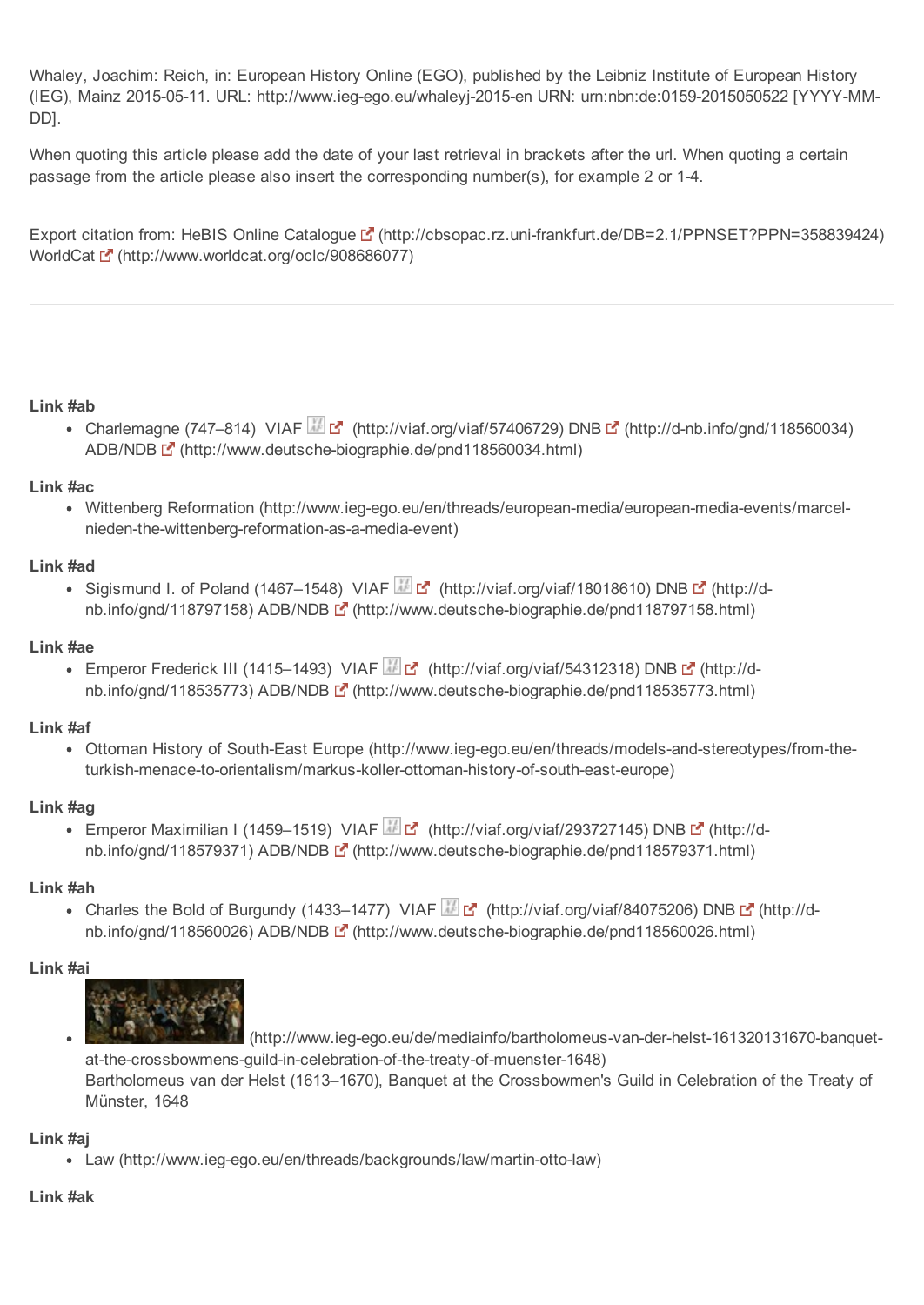<span id="page-9-0"></span>• Legal Families (http://www.ieg-ego.eu/en/threads/crossroads/legal-families/barbara-doelemeyer-legal-families)

### [Link](#page-3-7) #an

<span id="page-9-5"></span>

(http://www.ieg-ego.eu/en/mediainfo/rudolf-von-habsburg-121820131291-monument-at-

speyer-cathedral) Rudolf of Habsburg (1218–1291): Monument at Speyer Cathedral

#### [Link](#page-3-12) #ao



 $\frac{1}{2}$  and the second distances of the second second second second second second second second second second second second second second second second second second second second second second second second second seco <sup>---</sup> (http://www.ieg-ego.eu/de/mediainfo/peter-von-cornelius-178320131867-joseph-interpretsthe-dreams-of-the-pharaoh-181620131817) Peter von Cornelius (1783–1867), Joseph interprets the dreams of the Pharaoh, 1816–1817

#### [Link](#page-3-10) #ap

<span id="page-9-2"></span>• Revolutionary and Napoleonic Wars (http://www.ieg-ego.eu/en/threads/alliances-and-wars/war-as-an-agent-oftransfer/frederick-c-schneid-the-french-revolutionary-and-napoleonic-wars)

#### [Link](#page-3-8) #aq

<span id="page-9-3"></span>• Napoleon Bonaparte (1769–1821) VIAF [\(http://viaf.org/viaf/106964661\)](http://viaf.org/viaf/106964661) DNB [f] (http://d-nb.info/gnd/118586408[\)](http://d-nb.info/gnd/118586408) ADB/NDB Longitude (http://www.deutsche-biographie.de/pnd118586408.html)



(http://www.ieg-ego.eu/en/mediainfo/test-napoleon) Napoleon Bonaparte (1769–1821)

#### [Link](#page-3-11) #ar

<span id="page-9-4"></span>

(http://www.ieg-ego.eu/de/mediainfo/hermann-the-cheruscan-and-turnvater-jahn-aspatrons-the-wuerrtemberg-turnfest-in-reutlingen-1845) "Hermann the Cheruscan" and "Turnvater Jahn" as patrons: The Württemberg Turnfest in Reutlingen, 1845

#### [Link](#page-3-9) #as

<span id="page-9-1"></span>Friedrich Schiller (1759–1805) VIAF [\(http://viaf.org/viaf/96994450\)](http://viaf.org/viaf/96994450) DNB  $\mathbb{F}$  (http://dnb.info/gnd/118607626) ADB/NDB [fttp://www.deutsche-biographie.de/pnd118607626.h[tml\)](http://www.deutsche-biographie.de/pnd118607626.html)